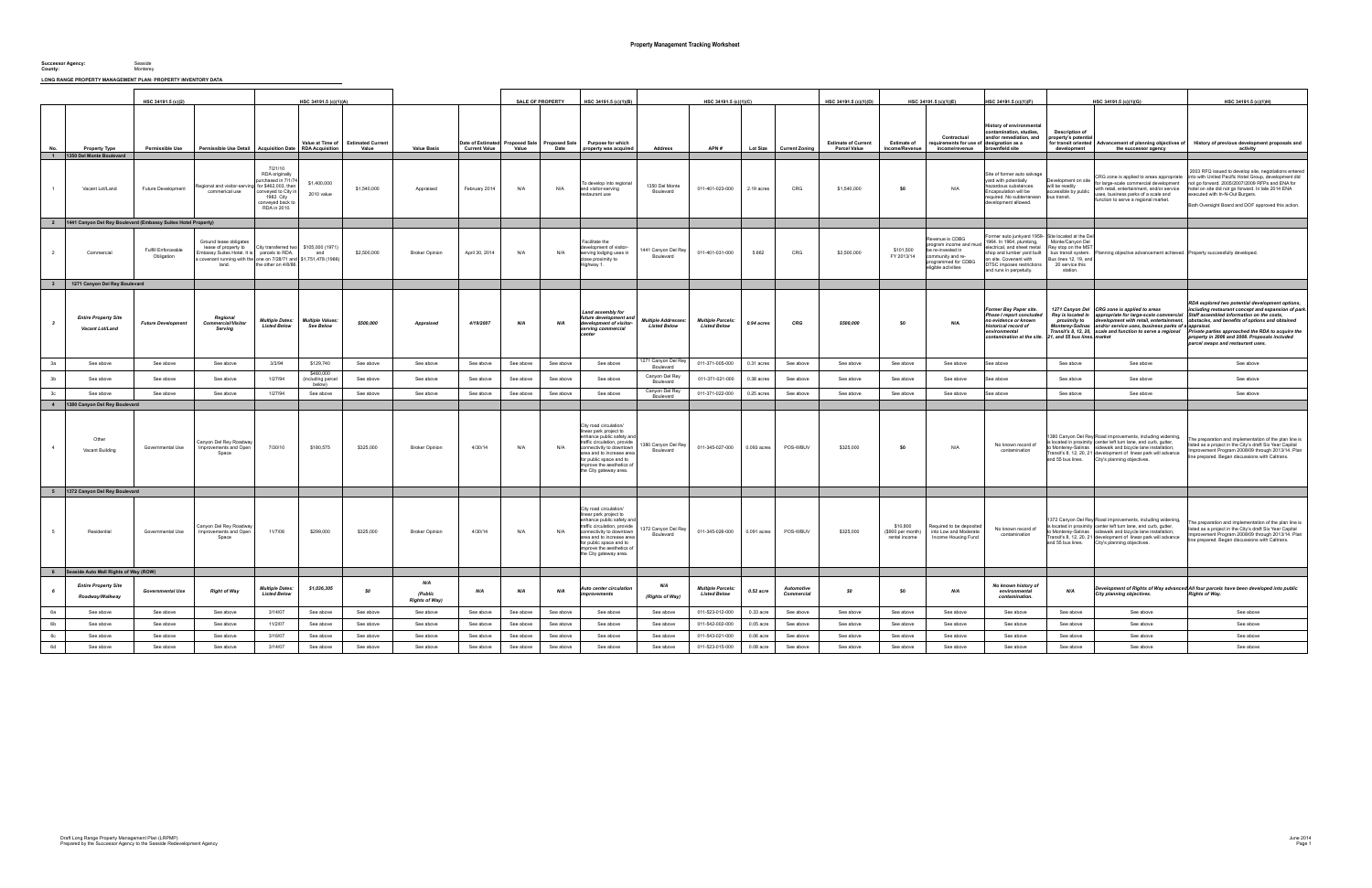## **Property Management Tracking Worksheet**

|                 |                                                               | HSC 34191.5 (c)(2)        |                                                           | HSC 34191.5 (c)(1)(A)                      |                                                      |                                                            |                       |                      | SALE OF PROPERTY |           | HSC 34191.5 (c)(1)(B)                                                                                               |                                                   | HSC 34191.5 (c)(1)(C)                           |               |                       | HSC 34191.5 (c)(1)(D)                             |                                                        | HSC 34191.5 (c)(1)(E)                               | HSC 34191.5 (c)(1)(F)                                                                                                                                  |                                                                                 | HSC 34191.5 (c)(1)(G)                                                                                                                                       | HSC 34191.5 (c)(1)H)                                                                                                                                                                                                                                                                                                                                               |
|-----------------|---------------------------------------------------------------|---------------------------|-----------------------------------------------------------|--------------------------------------------|------------------------------------------------------|------------------------------------------------------------|-----------------------|----------------------|------------------|-----------|---------------------------------------------------------------------------------------------------------------------|---------------------------------------------------|-------------------------------------------------|---------------|-----------------------|---------------------------------------------------|--------------------------------------------------------|-----------------------------------------------------|--------------------------------------------------------------------------------------------------------------------------------------------------------|---------------------------------------------------------------------------------|-------------------------------------------------------------------------------------------------------------------------------------------------------------|--------------------------------------------------------------------------------------------------------------------------------------------------------------------------------------------------------------------------------------------------------------------------------------------------------------------------------------------------------------------|
|                 | <b>Property Type</b><br>7 307 Roberts Avenue                  | Permissible Use           | Permissible Use Detail Acquisition Date   RDA Acquisition |                                            |                                                      | Value at Time of Estimated Current<br>Value                | <b>Value Basis</b>    | <b>Current Value</b> | <b>Value</b>     | Date      | Date of Estimated Proposed Sale   Proposed Sale   Purpose for which<br>property was acquired                        | Address                                           | APN#                                            | Lot Size      | <b>Current Zoning</b> | <b>Estimate of Current</b><br><b>Parcel Value</b> | <b>Estimate of</b><br>Income/Revenue                   | Contractual<br>income/revenue                       | <b>History of environmental</b><br>contamination, studies,<br>and/or remediation, and<br>requirements for use of designation as a<br>brownfield site   | <b>Description of</b><br>property's potential<br>development                    | the successor agency                                                                                                                                        | for transit oriented   Advancement of planning objectives of   History of previous development proposals and<br>activity                                                                                                                                                                                                                                           |
|                 | Residential<br>Vacant                                         | Sale of Property          | Heavy Commercial (CH)                                     | 10/24/1972<br>10/30/1972<br>8/2/1977       | \$27,060                                             | \$225,000                                                  | Appraised             | March 15, 2010       | \$225,000        | 2015      | Blight elimination and<br>future development                                                                        | 307 Roberts Avenue                                | 011-561-035-000                                 | $0.02$ acres  | CH                    | \$225,000                                         | \$0                                                    | N/A                                                 | Lead asbestos abatement<br>conducted in 2002                                                                                                           | proximity to<br>Monterey-Salinas<br>Transit's 8, 12, 20,<br>1, and 55 bus lines | Existing single-family residence and<br>freestanding garage/carport are<br>compatible uses with zoning.                                                     | RDA explored expansion of shopping center/restaurant<br>development; invited bids to purchase property in 2007<br>and 2010.                                                                                                                                                                                                                                        |
|                 | 8   1533-1535 Del Monte Boulevard                             |                           |                                                           |                                            |                                                      |                                                            |                       |                      |                  |           |                                                                                                                     |                                                   |                                                 |               |                       |                                                   |                                                        |                                                     |                                                                                                                                                        |                                                                                 |                                                                                                                                                             |                                                                                                                                                                                                                                                                                                                                                                    |
|                 | Vacant Lot/Land                                               | Sale of Property          | Fransit-Oriented mixed-use<br>development                 | 12/11/02                                   | \$110,000                                            | \$57,500                                                   | <b>Broker Opinion</b> | April 30, 2014       | \$57,500         | 2015      | <b>Blight elimination and</b><br>future development                                                                 | 1533-1535 Del Monte<br>Boulevard                  | 011-301-007-000                                 | $0.088$ acres | MX-WBUV               | \$57,500                                          | \$0                                                    | N/A                                                 | No known history of<br>environmental<br>contamination.                                                                                                 | Located in proximity<br>to bus lines and<br>transit station.                    | WBUV Specific Plan envisions Del Monte<br>Boulevard as commercial corridor<br>planned multi-modal connecting future planned multi-modal<br>transit station. | Limited activities, due to size of site and zoning<br>requirements (many commercial uses would not be<br>feasible).                                                                                                                                                                                                                                                |
|                 | 9 Broadway Avenue and Terrace Street                          |                           |                                                           |                                            |                                                      |                                                            |                       |                      |                  |           |                                                                                                                     |                                                   |                                                 |               |                       |                                                   |                                                        |                                                     |                                                                                                                                                        |                                                                                 |                                                                                                                                                             |                                                                                                                                                                                                                                                                                                                                                                    |
|                 | <b>Entire Property Site</b>                                   | <b>Future Development</b> | <b>Commercial Mixed-Use</b>                               | <b>Multiple Dates:</b><br><b>See Below</b> | <b>Multiple Values</b><br>See Below                  | \$2,058,000                                                | <b>Broker Opinion</b> | April 30, 2014       | N/A              | N/A       | <b>Future mixed use</b><br>lopment potentially<br>including new public<br>library and/or County<br>services complex | <b>Multiple Addresses.</b><br><b>Listed Below</b> | <b>Multiple Parcels:</b><br><b>Listed Below</b> | 2.57 acres    | <b>CMX</b>            | \$2,058,000                                       | <b>Revenue from One</b><br>Parcel:<br><b>See Below</b> | Revenue from One<br>Parcel:<br><b>See Below</b>     | See Below                                                                                                                                              | N/A                                                                             | Planning objective advancement.<br>Corridor                                                                                                                 | RDA explored building mixed use development<br>Urband Design Element: development of Beginning in 1996, RDA and County planned to<br>the Broadway Terrace site is an integral construct new County Library/services complex<br>component to revitalizing the Broadway onsite (subsquently, proposed library shifted to<br>other location).                         |
|                 | Vacant Lot/Land                                               | See above                 | See above                                                 | 6/29/88                                    | \$511,000<br>(with 7 other<br>parcels)               | \$1,188,000<br>(with 10 other parcels)                     | See above             | See above            | See above        | See above | See above                                                                                                           | 1104 Olympia                                      | 012-191-001-000                                 | 0.18 acres    | See above             | \$1,188,000<br>(with 10 other parcels)            | See above                                              | See above                                           | No known history of<br>environmental<br>contamination.                                                                                                 | See above                                                                       | See above                                                                                                                                                   | See above                                                                                                                                                                                                                                                                                                                                                          |
|                 | Vacant Lot/Land                                               | See above                 | See above                                                 | 6/29/88                                    | \$511,000<br>(with 7 other<br>parcels)               | \$1,188,000<br>(with 10 other parcels)                     | See above             | See above            | See above        | See above | See above                                                                                                           | Olympia                                           | 012-191-002-000                                 | $0.15$ acres  | See above             | \$1,188,000<br>(with 10 other parcels)            | See above                                              | See above                                           | See above                                                                                                                                              | See above                                                                       | See above                                                                                                                                                   | See above                                                                                                                                                                                                                                                                                                                                                          |
|                 | Vacant Lot/Land                                               | See above                 | See above                                                 | 6/29/88                                    | \$511,000<br>(with 7 other<br>parcels)               | \$1,188,000<br>(with 10 other parcels)                     | See above             | See above            | See above        | See above | See above                                                                                                           | 1116 Olympia                                      | 012-191-003-000                                 | $0.16$ acres  | See above             | \$1,188,000<br>(with 10 other parcels)            | See above                                              | See above                                           | See above                                                                                                                                              | See above                                                                       | See above                                                                                                                                                   | See above                                                                                                                                                                                                                                                                                                                                                          |
|                 | Vacant Lot/Land                                               | See above                 | See above                                                 | 6/29/88                                    | \$511,000<br>(with 7 other                           | \$1,188,000<br>with 10 other parcels)                      | See above             | See above            | See above        | See above | See above                                                                                                           | 1128 Olympia                                      | 012-191-004-000                                 | $0.15$ acres  | See above             | \$1.188.000<br>(with 10 other parcels)            | See above                                              | See above                                           | See above                                                                                                                                              | See above                                                                       | See above                                                                                                                                                   | See above                                                                                                                                                                                                                                                                                                                                                          |
|                 | Vacant Lot/Land                                               | See above                 | See above                                                 | 6/29/88                                    | parcels)<br>\$511,000<br>(with 7 other               | \$1,188,000<br>(with 10 other parcels)                     | See above             | See above            | See above        | See above | See above                                                                                                           | 1125 Broadway                                     | 012-191-021-000                                 | 0.23 acres    | See above             | \$1,188,000<br>(with 10 other parcels)            | See above                                              | See above                                           | See above                                                                                                                                              | See above                                                                       | See above                                                                                                                                                   | See above                                                                                                                                                                                                                                                                                                                                                          |
|                 | Vacant Lot/Land                                               | See above                 | See above                                                 | 6/29/88                                    | parcels)<br>\$511,000<br>(with 7 other               | \$1,188,000<br>(with 10 other parcels)                     | See above             | See above            | See above        | See above | See above                                                                                                           | Broadway                                          | 012-191-023-000                                 | 0.23 acres    | See above             | \$1,188,000<br>(with 10 other parcels)            | See above                                              | See above                                           | See above                                                                                                                                              | See above                                                                       | See above                                                                                                                                                   | See above                                                                                                                                                                                                                                                                                                                                                          |
|                 | Vacant Lot/Land                                               | See above                 | See above                                                 | 6/29/88                                    | parcels)<br>\$511,000<br>(with 7 other               | \$1,188,000<br>(with 10 other parcels)                     | See above             | See above            | See above        | See above | See above                                                                                                           | Broadway                                          | 012-191-024-000                                 | 0.23 acres    | See above             | \$1,188,000<br>(with 10 other parcels)            | See above                                              | See above                                           | See above                                                                                                                                              | See above                                                                       | See above                                                                                                                                                   | See above                                                                                                                                                                                                                                                                                                                                                          |
|                 | Vacant Lot/Land                                               | See above                 | See above                                                 | 6/29/88                                    | parcels)<br>\$511,000<br>(with 7 other               | \$1,188,000<br>vith 10 other parcels)                      | See above             | See above            | See above        | See above | See above                                                                                                           | Broadway                                          | 012-191-029-000                                 | $0.23$ acres  | See above             | \$1,188,000<br>(with 10 other parcels)            | See above                                              | See above                                           | See above                                                                                                                                              | See above                                                                       | See above                                                                                                                                                   | See above                                                                                                                                                                                                                                                                                                                                                          |
| 9b              | Vacant Lot/Land                                               | See above                 | See above                                                 | 12/30/04                                   | parcels)<br>\$511,000<br>(with 7 other<br>parcels)   | \$1,188,000<br>(with 10 other parcels)                     | See above             | See above            | See above        | See above | See above                                                                                                           | Broadway                                          | 012-191-016-000                                 | $0.15$ acres  | See above             | \$1,188,000<br>(with 10 other parcels)            | See above                                              | See above                                           | No known history of<br>environmental<br>contamination. 2004<br>appraisal recommended<br>Phase 1 study.                                                 | See above                                                                       | See above                                                                                                                                                   | See above                                                                                                                                                                                                                                                                                                                                                          |
|                 | Commercial<br>Vacant                                          | See above                 | See above                                                 | 12/30/04                                   | \$686,287<br>(with parcel above)                     | \$560,000                                                  | See above             | See above            | See above        | See above | See above                                                                                                           | 1173 Broadway                                     | 012-191-017-000                                 | 0.23 acres    | See above             | \$560,000                                         | See above                                              | See above                                           | No known history of<br>environmental<br>contamination. 2004<br>appraisal recommended<br>Phase 1 study.                                                 | See above                                                                       | See above                                                                                                                                                   | See above                                                                                                                                                                                                                                                                                                                                                          |
|                 | Vacant Lot/Land                                               | See above                 | See above                                                 | 5/29/98                                    | \$275,000                                            | \$1,188,000<br>(with parcel below) (with 10 other parcels) | See above             | See above            | See above        | See above | See above                                                                                                           | Broadway                                          | 012-191-013-000                                 | $0.18$ acres  | See above             | \$1,188,000<br>(with 10 other parcels)            | See above                                              | See above                                           | No known history of<br>lenvironmental<br>contamination                                                                                                 | See above                                                                       | See above                                                                                                                                                   | See above                                                                                                                                                                                                                                                                                                                                                          |
|                 | Vacant Lot/Land                                               | See above                 | See above                                                 | 5/29/98                                    | \$275,000<br>(with 1 parcel<br>above)                | \$1,188,000<br>with 10 other parcels'                      | See above             | See above            | See above        | See above | See above                                                                                                           | 1193 Broadway                                     | 012-191-025-000                                 | 0.30 acres    | See above             | \$1,188,000<br>(with 10 other parcels)            | See above                                              | See above                                           | See above                                                                                                                                              | See above                                                                       | See above                                                                                                                                                   | See above                                                                                                                                                                                                                                                                                                                                                          |
| 9d              | Mixed-Use<br>Partially Vacant                                 | See above                 | See above                                                 | 5/29/93                                    | \$290,000                                            | \$310,000                                                  | See above             | See above            | See above        | See above | See above                                                                                                           | 1137 Broadway                                     | 012-191-028-000                                 | $0.15$ acres  | See above             | \$310,000                                         | rental income                                          | \$1,167 monthly No restrictions on lease<br>revenue | Soils testing conducted in<br>1993 revealed low level<br>contamination,<br>concentrations of heavy<br>metals not exceeding<br>regulatory action level. | See above                                                                       | See above                                                                                                                                                   | See above                                                                                                                                                                                                                                                                                                                                                          |
|                 | 10   1264-1284 Broadway Avenue (Troia Building)               |                           |                                                           |                                            |                                                      |                                                            |                       |                      |                  |           |                                                                                                                     |                                                   |                                                 |               |                       |                                                   |                                                        |                                                     |                                                                                                                                                        |                                                                                 |                                                                                                                                                             |                                                                                                                                                                                                                                                                                                                                                                    |
| 10              | <b>Entire Property Site</b><br>Mixed-Use/Commercial<br>Vacant | <b>Sale of Property</b>   | <b>Commercial Mixed-Use</b><br>(CMX)                      | 1/7/05                                     | \$320,000<br>2004 appraisal<br>RDA paid<br>\$280,878 | \$850,000                                                  | Appraised             | 2010                 | \$850,000        | 2015      | <b>Blight elimination</b>                                                                                           | <b>Multiple Addresses:</b><br><b>Listed Below</b> | <b>Multiple Parcels:</b><br><b>Listed Below</b> | $0.53$ acres  | <b>CMX</b>            | \$850,000                                         | \$0                                                    | N/A                                                 | No known history of<br>environmental<br>contamination.                                                                                                 | Site is located at a                                                            | bus transit system. and TOD activity centers.                                                                                                               | City established a police substation on the site. In<br>addition, both residential units were leased when<br>CMX zoning is intended for pedestrian the former RDA purchased the leasehold interest in<br>2005. The Seaside Police Department vacated the<br>building and tenants were relocated in 2010, when<br>the RDA decided to prepare the property for sale. |
| 10a             | See above                                                     | See above                 | See above                                                 | See above                                  | See above                                            | See above                                                  | See above             | See above            | See above        | See above | See above                                                                                                           | 1264 BROADWAY<br>(BLDG &<br>IMPROVEMENTS)         | 012-193-008-000                                 | See above     | See above             | See above                                         | See above                                              | See above                                           | See above                                                                                                                                              | See above                                                                       | See above                                                                                                                                                   | See above                                                                                                                                                                                                                                                                                                                                                          |
| 10 <sub>b</sub> | See above                                                     | See above                 | See above                                                 | See above                                  | See above                                            | See above                                                  | See above             | See above            | See above        | See above | See above                                                                                                           | 1272 BROADWAY<br>(BLDG)                           | 012-193-009-000                                 | See above     | See above             | See above                                         | See above                                              | See above                                           | See above                                                                                                                                              | See above                                                                       | See above                                                                                                                                                   | See above                                                                                                                                                                                                                                                                                                                                                          |
| 10 <sub>c</sub> | See above                                                     | See above                 | See above                                                 | See above                                  | See above                                            | See above                                                  | See above             | See above            | See above        | See above | See above                                                                                                           | 1274 BROADWAY<br>(BLDG)                           | 012-193-010-000                                 | See above     | See above             | See above                                         | See above                                              | See above                                           | See above                                                                                                                                              | See above                                                                       | See above                                                                                                                                                   | See above                                                                                                                                                                                                                                                                                                                                                          |
| 10d             | See above                                                     | See above                 | See above                                                 | See above                                  | See above                                            | See above                                                  | See above             | See above            | See above        | See above | See above                                                                                                           | 1284 BROADWAY<br>(BLDG)                           | 012-193-011-000                                 | See above     | See above             | See above                                         | See above                                              | See above                                           | See above                                                                                                                                              | See above                                                                       | See above                                                                                                                                                   | See above                                                                                                                                                                                                                                                                                                                                                          |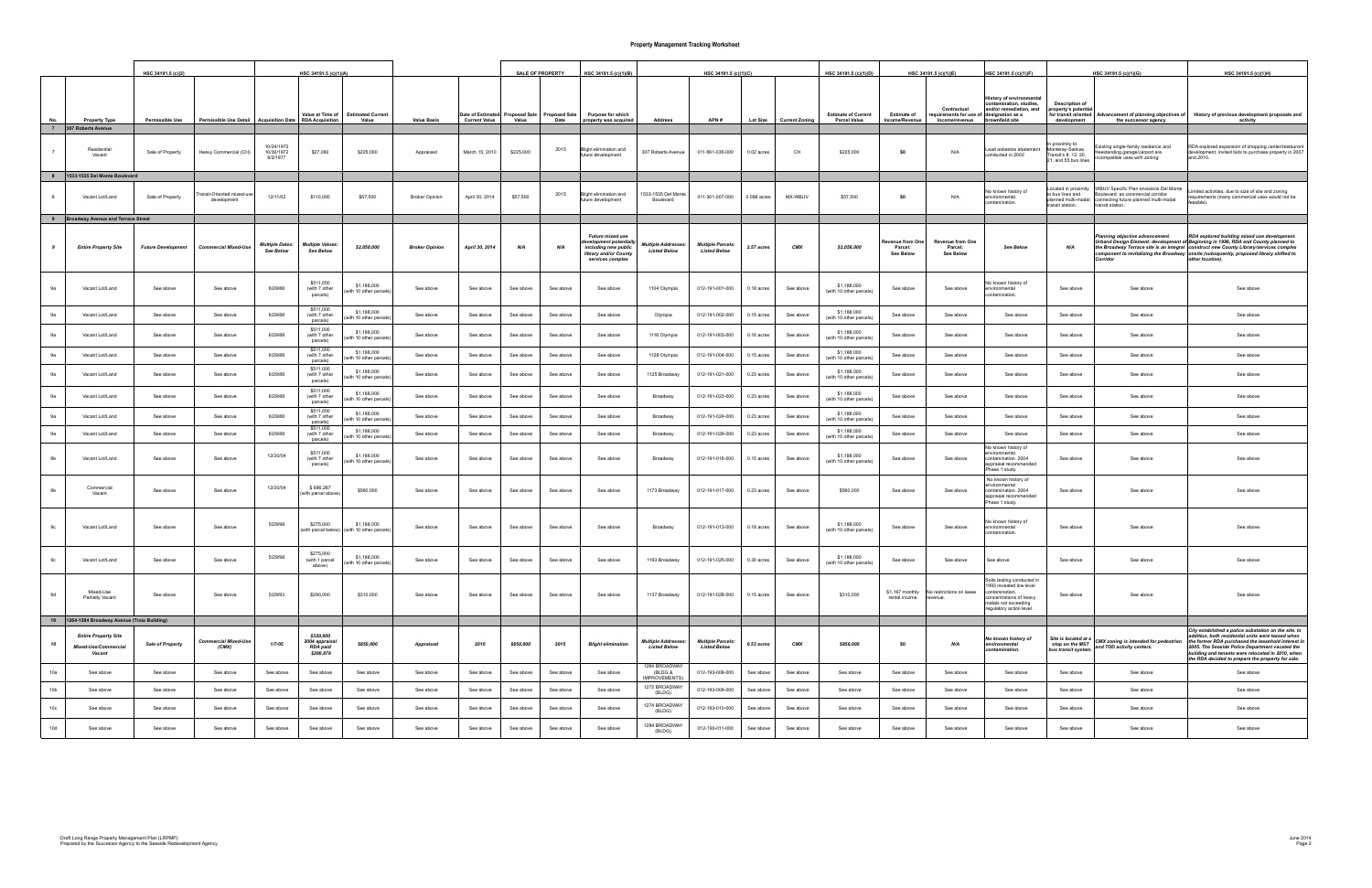## **Property Management Tracking Worksheet**

|                 |                                                                                         | HSC 34191.5 (c)(2)                                               |                                                                                                                                                                                                                                                                                                                                                                        | HSC 34191.5 (c)(1)(A)                                                                                           |                                                                                                                                          |                                             |                                     |                                                                           | <b>SALE OF PROPERTY</b>             |                                     | HSC 34191.5 (c)(1)(B)                                                                   |                                                                           | HSC 34191.5 (c)(1)(C)                                                   |                                                                                                                                |                                                     | HSC 34191.5 (c)(1)(D)                             |                                                                                                                           | HSC 34191.5 (c)(1)(E)                                                     | HSC 34191.5 (c)(1)(F)                                                                                                                                                                                                                                                                              |                                                                                                                                                                | HSC 34191.5 (c)(1)(G)                                                                                                                                                                                             | HSC 34191.5 (c)(1)H)                                                                                                                                                                                                                                                                                                                                                                                                                                                                             |
|-----------------|-----------------------------------------------------------------------------------------|------------------------------------------------------------------|------------------------------------------------------------------------------------------------------------------------------------------------------------------------------------------------------------------------------------------------------------------------------------------------------------------------------------------------------------------------|-----------------------------------------------------------------------------------------------------------------|------------------------------------------------------------------------------------------------------------------------------------------|---------------------------------------------|-------------------------------------|---------------------------------------------------------------------------|-------------------------------------|-------------------------------------|-----------------------------------------------------------------------------------------|---------------------------------------------------------------------------|-------------------------------------------------------------------------|--------------------------------------------------------------------------------------------------------------------------------|-----------------------------------------------------|---------------------------------------------------|---------------------------------------------------------------------------------------------------------------------------|---------------------------------------------------------------------------|----------------------------------------------------------------------------------------------------------------------------------------------------------------------------------------------------------------------------------------------------------------------------------------------------|----------------------------------------------------------------------------------------------------------------------------------------------------------------|-------------------------------------------------------------------------------------------------------------------------------------------------------------------------------------------------------------------|--------------------------------------------------------------------------------------------------------------------------------------------------------------------------------------------------------------------------------------------------------------------------------------------------------------------------------------------------------------------------------------------------------------------------------------------------------------------------------------------------|
|                 | <b>Property Type</b><br>11 1600 and 1624 LaSalle Avenue                                 | <b>Permissible Use</b>                                           | Permissible Use Detail   Acquisition Date   RDA Acquisition                                                                                                                                                                                                                                                                                                            |                                                                                                                 |                                                                                                                                          | Value at Time of Estimated Current<br>Value | <b>Value Basis</b>                  | Date of Estimated Proposed Sale   Proposed Sale  <br><b>Current Value</b> | <b>Value</b>                        | Date                                | Purpose for which<br>property was acquired                                              | <b>Address</b>                                                            | APN#                                                                    | <b>Lot Size</b>                                                                                                                | <b>Current Zoning</b>                               | <b>Estimate of Current</b><br><b>Parcel Value</b> | Estimate of<br>Income/Revenue                                                                                             | Contractual<br>requirements for use of designation as a<br>income/revenue | History of environmenta<br>ontamination, studies<br>and/or remediation, and<br>brownfield site                                                                                                                                                                                                     | Description of<br>roperty's potential<br>development                                                                                                           | the successor agency                                                                                                                                                                                              | for transit oriented   Advancement of planning objectives of   History of previous development proposals and<br>activity                                                                                                                                                                                                                                                                                                                                                                         |
|                 | <b>Entire Property Site</b><br><b>Residential Vacant</b>                                | Sale of Property                                                 | <b>Med Density SF</b><br><b>Residential</b>                                                                                                                                                                                                                                                                                                                            | 10/07/1966<br>10/26/1966<br>4/6/1967                                                                            | 3uildinas 1966:<br>\$50.500<br><b>Land 1967:</b><br>\$390.000                                                                            | <b>Multiple Values:</b><br>See Below        | See Below                           | See Below                                                                 |                                     |                                     | 470,000 180-210 days Future Development                                                 | <b>Multiple Addresses:</b><br><b>Listed Below</b>                         | <b>Multiple Parcels:</b><br><b>Listed Below</b>                         | 0.32 acres                                                                                                                     | <b>Med Density SF</b><br><b>Residential (RM)</b>    | <b>Multiple Values:</b><br>See Below              | \$0                                                                                                                       | N/A                                                                       | <b>Treated for asbestos</b><br>removal in 2002<br>rehabilitation. Due to age<br>of buildings, may contain<br>asbestos building<br>materials and/or lead<br>based paint.                                                                                                                            | Site is serviced by<br><b>Monterey-Salinas</b><br>Transit buses.                                                                                               | <b>Site is zoned Medium Density Single</b><br><b>Family Residential (RM).</b>                                                                                                                                     | One structure demolished and improvements made<br>to other buildings. Used as former RDA Offices. In<br>November 2010, the RDA prepared to sell the<br>property. No bids received. In 2011, RDA considered<br>entering into ENA with Habitat for Humanity,<br>however, as a result of redevelopment dissolution,<br>the RDA did not take further.                                                                                                                                                |
|                 | See above                                                                               | See above                                                        | See above                                                                                                                                                                                                                                                                                                                                                              | Houses: 10/07/66                                                                                                | See above                                                                                                                                | \$270,000                                   | Appraised                           | 2010                                                                      | See above                           | See above                           | See above                                                                               | 1600 La Salle                                                             | 012-853-025-000                                                         | $0.16$ acres                                                                                                                   | See above                                           | \$270,000                                         | See above                                                                                                                 | See above                                                                 | See above                                                                                                                                                                                                                                                                                          | See above                                                                                                                                                      | See above                                                                                                                                                                                                         | See above                                                                                                                                                                                                                                                                                                                                                                                                                                                                                        |
| 11 <sub>b</sub> | See above                                                                               | See above                                                        | See above                                                                                                                                                                                                                                                                                                                                                              | Land: 9/22/93<br>Houses: 10/07/66                                                                               | See above                                                                                                                                | \$200,000                                   | Appraised                           | 2010                                                                      | See above                           | See above                           | See above                                                                               | 1624 La Salle                                                             | 012-853-026-000                                                         | $0.16$ acres                                                                                                                   | See above                                           | \$200,000                                         | See above                                                                                                                 | See above                                                                 | See above                                                                                                                                                                                                                                                                                          | See above                                                                                                                                                      | See above                                                                                                                                                                                                         | See above                                                                                                                                                                                                                                                                                                                                                                                                                                                                                        |
|                 | 12  Seaside Resort Developmen                                                           |                                                                  |                                                                                                                                                                                                                                                                                                                                                                        | Land: 9/22/93                                                                                                   |                                                                                                                                          |                                             |                                     |                                                                           |                                     |                                     |                                                                                         |                                                                           |                                                                         |                                                                                                                                |                                                     |                                                   |                                                                                                                           |                                                                           |                                                                                                                                                                                                                                                                                                    |                                                                                                                                                                |                                                                                                                                                                                                                   |                                                                                                                                                                                                                                                                                                                                                                                                                                                                                                  |
|                 | <b>Entire Property Site</b><br>Vacant Lot/Land                                          | <b>Fulfill Enforceable</b><br>Obligation                         | <b>Seaside Resort</b>                                                                                                                                                                                                                                                                                                                                                  | 7/7/05<br>(City purchased<br>property from US<br>Army 1/15/97,<br>transferred to<br>RDA at no cost)             | Value not<br>determined<br>at time of<br>transfer to RDA<br><b>City purchased</b><br>property from US<br>Army in 1997 for<br>\$1,841,903 | \$7,000,000                                 | Appraised                           | 10/1/2013                                                                 | N/A                                 | N/A                                 | <b>Blight elimination and</b><br><b>Seaside Resort</b><br><b>Development</b>            | 2 McClure Way<br>(NW corner of Genera<br>Jim Moore Blvd. and<br>Coe Ave.) | <b>Multiple Parcels:</b><br><b>Listed Below</b>                         | 70.09 acres<br><b>acquisition</b><br>80.68 acres,<br>of which<br>10.59 acres<br>were sold to<br>Seaside<br>Resort<br>evelopmen | Fort Ord Visitor-<br>Serving<br>Commercia<br>(V-FO) | \$7,000,000                                       | \$0 to date<br>(Under DDA,<br><b>Agency would</b><br>profit generated<br>from residential<br>component of the<br>Project) | to occur until later<br>stages of Project                                 | Agency would<br>receive 20% of any Profit, if any, is not likely The Seaside Resort site<br>receive 20% of any Profit, if any, is not likely required no remediation.                                                                                                                              | The site has limited<br>potential for transit-<br>oriented<br>development, as<br>currently no<br>regional trains and<br>limited bus lines<br>service the area. | Development of the Seaside Resort<br>Development will advance City's<br>planning objectives. City amended<br>General Plan in 2004 to accommodate<br>Base Reuse Plan.                                              | <b>Seaside Resort Development identified as priority</b><br>project. City Council and former RDA adopted DD/<br>with SRD Development in 2005, setting forth terms<br>of land acquisition. Plans call for 330-room hotel,<br>125 residential lots and 175 time-share units.<br>Infrastructure improvements complete. in 2009, 30<br>residential lots released for sale.<br>Amended DDA approved by Successor Agency and<br>Oversight Board in 2013, and by DOF in January                         |
|                 | See above<br>See above<br>See above                                                     | See above<br>See above<br>See above                              | See above<br>See above<br>See above                                                                                                                                                                                                                                                                                                                                    | See above<br>See above<br>See above                                                                             | See above<br>See above<br>See above                                                                                                      | See above<br>See above<br>See above         | See above<br>See above<br>See above | See above<br>See above<br>See above                                       | See above<br>See above<br>See above | See above<br>See above<br>See above | See above<br>See above<br>See above                                                     | See above<br>See above<br>See above                                       | 031-051-032-000 6.65 acres                                              | $0.91$ acres                                                                                                                   | See above<br>See above<br>See above                 | See above<br>See above<br>See above               | N/A<br>N/A<br>N/A                                                                                                         | N/A<br>N/A                                                                | See above<br>See above<br>See above                                                                                                                                                                                                                                                                | N/A<br>N/A                                                                                                                                                     | See above<br>See above<br>See above                                                                                                                                                                               | See above<br>See above<br>See above                                                                                                                                                                                                                                                                                                                                                                                                                                                              |
|                 | See above<br>See above                                                                  | See above<br>see above                                           | See above<br>See above                                                                                                                                                                                                                                                                                                                                                 | See above<br>See above                                                                                          | See above<br>see above                                                                                                                   | See above<br>see above                      | see above<br>see above              | See above<br>See above                                                    | See above<br>See above              | See above<br>see above              | See above<br>See above                                                                  | See above<br>See above                                                    | 031-051-033-000 9.26 acres<br>31-051-034-000                            | 56 acres                                                                                                                       | See above<br>See above                              | See above<br>see above                            | N/A<br>N/A                                                                                                                | <b>N/A</b><br>N/A                                                         | See above<br>see above                                                                                                                                                                                                                                                                             | N/A                                                                                                                                                            | See above<br>See above                                                                                                                                                                                            | See above<br>See above                                                                                                                                                                                                                                                                                                                                                                                                                                                                           |
|                 | See above<br>See above                                                                  | See above<br>See above                                           | See above<br>See above                                                                                                                                                                                                                                                                                                                                                 | See above<br>See above                                                                                          | See above<br>See above                                                                                                                   | See above<br>See above                      | see above<br>See above              | See above<br>See above                                                    | See above<br>See above              | See above<br>See above              | See above<br>See above                                                                  | See above<br>See above                                                    | 031-051-035-000 10.17 acres  <br>031-051-036-000 1.71 acres             |                                                                                                                                | See above<br>See above                              | See above<br>See above                            | N/A<br>N/A                                                                                                                | N/A<br>N/A                                                                | See above<br>See above                                                                                                                                                                                                                                                                             | N/A<br>N/A                                                                                                                                                     | See above<br>See above                                                                                                                                                                                            | See above<br>See above                                                                                                                                                                                                                                                                                                                                                                                                                                                                           |
|                 | See above<br>See above                                                                  | See above                                                        | See above<br>See above                                                                                                                                                                                                                                                                                                                                                 | See above<br>See above                                                                                          | See above<br>See above                                                                                                                   | See above                                   | See above<br>See above              | See above<br>See above                                                    | See above<br>See above              | See above<br>See above              | See above<br>iee above                                                                  | See above<br>ee above                                                     | 031-051-037-000<br>1-051-038-000                                        | 37 acres<br>4.25 acres                                                                                                         | See above<br>See above                              | see above<br>See above                            | N/A<br>N/A                                                                                                                | N/A<br>N/A                                                                | See above<br>See above                                                                                                                                                                                                                                                                             | N/A                                                                                                                                                            | See above                                                                                                                                                                                                         | See above                                                                                                                                                                                                                                                                                                                                                                                                                                                                                        |
|                 | See above                                                                               | See above<br>See above                                           | See above                                                                                                                                                                                                                                                                                                                                                              | See above                                                                                                       | See above                                                                                                                                | See above<br>See above                      | see above                           | See above                                                                 | See above                           | See above                           | See above                                                                               | See above                                                                 | 031-051-041-000 8.66 acres                                              |                                                                                                                                | See above                                           | See above                                         | N/A<br>N/A                                                                                                                | N/A<br>N/A                                                                | See above                                                                                                                                                                                                                                                                                          | N/A                                                                                                                                                            | See above<br>See above                                                                                                                                                                                            | See above<br>See above                                                                                                                                                                                                                                                                                                                                                                                                                                                                           |
|                 | See above<br>See above                                                                  | See above<br>See above                                           | See above<br>See above                                                                                                                                                                                                                                                                                                                                                 | See above<br>See above                                                                                          | See above<br>see above                                                                                                                   | See above<br>See above                      | see above<br>See above              | See above<br>See above<br>See above                                       | See above<br>See above              | See above<br>see above              | See above<br>iee above                                                                  | See above<br>ee above                                                     | 031-052-033-000 0.33 acres                                              | $\vert$ 0.91 acres<br>2 acres                                                                                                  | See above<br>See above                              | See above<br>See above                            | N/A<br>N/A                                                                                                                | N/A<br>N/A                                                                | See above<br>see above                                                                                                                                                                                                                                                                             | $N/\Delta$                                                                                                                                                     | See above<br>See above                                                                                                                                                                                            | See above<br>See above                                                                                                                                                                                                                                                                                                                                                                                                                                                                           |
|                 | See above<br>See above                                                                  | See above<br>See above                                           | See above<br>See above                                                                                                                                                                                                                                                                                                                                                 | See above<br>See above                                                                                          | See above<br>See above                                                                                                                   | See above<br>See above                      | See above<br>see above              | See above                                                                 | See above<br>See above              | See above<br>See above              | See above<br>See above                                                                  | See above<br>see above                                                    | 31-052-034-000  <br>$-052 - 035 - 000$                                  | 33 acres l                                                                                                                     | See above<br>See above                              | See above<br>see above                            | N/A<br>N/A                                                                                                                | N/A<br>N/A                                                                | See above<br>See above                                                                                                                                                                                                                                                                             | N/A                                                                                                                                                            | See above<br>See above                                                                                                                                                                                            | See above<br>See above                                                                                                                                                                                                                                                                                                                                                                                                                                                                           |
|                 | See above<br>See above                                                                  | see above<br>See above                                           | See above<br>See above                                                                                                                                                                                                                                                                                                                                                 | See above<br>See above                                                                                          | See above<br>See above                                                                                                                   | see above<br>See above                      | see above<br>see above              | See above<br>See above                                                    | See above<br>See above              | See above<br>See above              | See above<br>See above                                                                  | ee above<br>see above                                                     | 0.33 acres                                                              | 34 acres                                                                                                                       | See above<br>See above                              | see above<br>See above                            | N/A                                                                                                                       | N/A                                                                       | see above<br>See above                                                                                                                                                                                                                                                                             | N/A                                                                                                                                                            | See above<br>See above                                                                                                                                                                                            | See above<br>See above                                                                                                                                                                                                                                                                                                                                                                                                                                                                           |
|                 | See above<br>See above                                                                  | See above<br>See above                                           | See above<br>See above                                                                                                                                                                                                                                                                                                                                                 | See above<br>See above                                                                                          | See above<br>See above                                                                                                                   | See above<br>See above                      | see above<br>iee above              | See above<br>See above                                                    | See above<br>See above              | See above<br>See above              | See above<br>ee above                                                                   | See above<br>ee above                                                     | 0.27 acres  <br>031-052-038-000 0.34 acres<br>031-052-039-000 .82 acres |                                                                                                                                | See above<br>See above                              | See above<br>See above                            | N/A<br>N/A                                                                                                                | N/A<br>N/A                                                                | See above<br>See above                                                                                                                                                                                                                                                                             | N/A<br>N/A                                                                                                                                                     | See above<br>See above<br>See above                                                                                                                                                                               | See above<br>See above                                                                                                                                                                                                                                                                                                                                                                                                                                                                           |
|                 | See above<br>13 General Jim Moore Boulevard and Eucalyptus Road (Former First Tee Site) | See above                                                        | See above                                                                                                                                                                                                                                                                                                                                                              | See above                                                                                                       | See above                                                                                                                                | See above                                   | See above                           | See above                                                                 | See above                           | See above                           | See above                                                                               | See above                                                                 |                                                                         |                                                                                                                                | See above                                           | See above                                         | N/A                                                                                                                       | N/A                                                                       | See above                                                                                                                                                                                                                                                                                          | N/A                                                                                                                                                            |                                                                                                                                                                                                                   | See above                                                                                                                                                                                                                                                                                                                                                                                                                                                                                        |
|                 | Vacant Lot/Land                                                                         | Future Development                                               | Identified in Seaside<br>onceptual Master Plan a<br>Trade and Exposition<br>Center District and<br><b>Business Park</b>                                                                                                                                                                                                                                                | 7/7/2005<br>(RDA acquired<br>through FORA at<br>cost of \$1)                                                    | Value not<br>determined<br>at time of<br>transfer                                                                                        | \$10,830,000                                | <b>Broker Opinion</b>               | April 30, 2014                                                            | N/A                                 | N/A                                 | Economic development<br>conveyance and blight<br>elimination                            | General Jim Moore<br>Boulevard and<br>Eucalyptus Road                     | 031-151-059-000                                                         | 82.887                                                                                                                         | OSR                                                 | \$10,830,000                                      | \$0                                                                                                                       | N/A                                                                       | Part of former Fort Ord<br>which has undergone<br>extensive study and<br>remediation, Army has<br>issued Finding of Suitability<br>to Transfer, demonstrating<br>property is uncontaminated<br>or necessary remediation is<br>complete.                                                            | Site has some<br>development as<br>limited bus lines<br>service the area.                                                                                      | Development of property will advance<br>potential for TOD   City's planning objectives. City amended<br>General Plan in 2004 to accommodate<br>Base Reuse Plan and will undertake<br>General Plan update in 2014. | Former RDA envisioned the First Tee site developed a<br>the trade and exposition center and conducted market<br>and feasibility study. Activity put on hold due to<br>redevelopment dissolution. To help guide development<br>at the site, the City included the area within the<br>proposed Seaside East Conceptual Master Plan (Master<br>Plan), which was presented to the Seaside Planning<br>Commission and City Council in 2010. Activity put on<br>hold due to redevelopment dissolution. |
|                 | 14 Lightfighter Drive between First and Second Avenues (The Projects at Main Gate Site  |                                                                  |                                                                                                                                                                                                                                                                                                                                                                        |                                                                                                                 |                                                                                                                                          |                                             |                                     |                                                                           |                                     |                                     |                                                                                         |                                                                           |                                                                         |                                                                                                                                |                                                     |                                                   |                                                                                                                           |                                                                           |                                                                                                                                                                                                                                                                                                    |                                                                                                                                                                |                                                                                                                                                                                                                   |                                                                                                                                                                                                                                                                                                                                                                                                                                                                                                  |
|                 | Vacant Lot/Land                                                                         | Future Development                                               | Regional commercia<br>development under Mair<br>Gate Specific Plan Area,<br>two components: 550,000<br>(Public Rights of Way to be $\frac{sq.$ ft. retail entertainment<br>carved out and retained by lifestyle center and 250-<br>City for governmental use) center. (Right of Way to be<br>center. (Right of Way to be<br>retained by City for<br>governmental use.) | 3/30/05<br>(Transferred from<br>Army via FORA as<br>an Economic<br>Development<br>Conveyance at cost<br>of \$1) | Value not<br>determined<br>at time of<br>transfer                                                                                        | \$10,800,000                                | <b>Broker Opinion</b>               | April 30, 2014                                                            | N/A                                 |                                     | Economic development   Lightfighter Drive and  <br>conveyance and blight<br>elimination | <b>First Avenue</b>                                                       | 031-151-013-000 49.513 acres                                            |                                                                                                                                | CRG                                                 | \$10,800,000                                      |                                                                                                                           |                                                                           | Part of former Fort Ord<br>which has undergone<br>extensive study and<br>remediation, Army has<br>ground water restrictions                                                                                                                                                                        | lSite has some<br>potential for transit-                                                                                                                       | Development of property for regional<br>development, a site is commercial use will advance City's                                                                                                                 | 2004 City of Seaside General Plan identifies the Main<br>Gate site as the North Gateway Specific Plan Area,<br>designated for Regional Commercial (RC) uses.<br>consum via consumity development, a site is commercial use will advance City's used RFP for development, development and the planning objectives. City and reduced City and reasted. City and research is planning objectives<br>determination of consistency with the Base Reuse Plan<br>n October 2010.                        |
|                 | 15   First Avenue and Lightfighter Drive (Open Space Parcel)                            |                                                                  |                                                                                                                                                                                                                                                                                                                                                                        |                                                                                                                 |                                                                                                                                          |                                             |                                     |                                                                           |                                     |                                     |                                                                                         |                                                                           |                                                                         |                                                                                                                                |                                                     |                                                   |                                                                                                                           |                                                                           | Part of former Fort Ord.                                                                                                                                                                                                                                                                           |                                                                                                                                                                |                                                                                                                                                                                                                   |                                                                                                                                                                                                                                                                                                                                                                                                                                                                                                  |
| 15              | Vacant Lot/Land                                                                         | Future Development<br>carved out and retained by courses, public | Variety of uses-parks or<br>playgrounds, and with<br>permit, conference/<br>(Public Rights of Way to be convention facilities, golf<br>City for governmental use) amphitheaters, hotels and<br>utilities-use development                                                                                                                                               | 12/14/06<br>(RDA acquired<br>through FORA at<br>cost of \$1)                                                    | Value not<br>determined<br>at time of<br>transfer                                                                                        | \$5,100,000                                 | <b>Broker Opinion</b>               | April 30, 2014                                                            | N/A                                 | N/A                                 | Economic Development<br>Conveyance and blight<br>elimination                            | First Avenue and<br><b>Lightfighter Drive</b>                             | 031-151-012-000                                                         | 29.179                                                                                                                         | OSR                                                 | \$5,100,000                                       | \$O                                                                                                                       | N/A                                                                       | which has undergone<br>extensive study and<br>remediation. Army has<br>issued Finding of Suitability regional and two<br>to Transfer, demonstrating commuter bus lines<br>property is uncontaminated service the area<br>or necessary remediation is around the site.<br>complete. No action site. | Site is serviced by<br>Monterey-Salinas<br>Transit buses. One                                                                                                  | Development of property will advance<br>City's planning objectives. City amended<br>General Plan in 2004 to accommodate<br>Base Reuse Plan.                                                                       | In 2011, Department of Veterans Affairs expressed<br>interest in entering into a transferable purchase option<br>for Fort Ord site upon which a lease-based healthcare<br>center would be constructed. RDA proposed the Open<br>Space Parcel for the VA's consideration.                                                                                                                                                                                                                         |